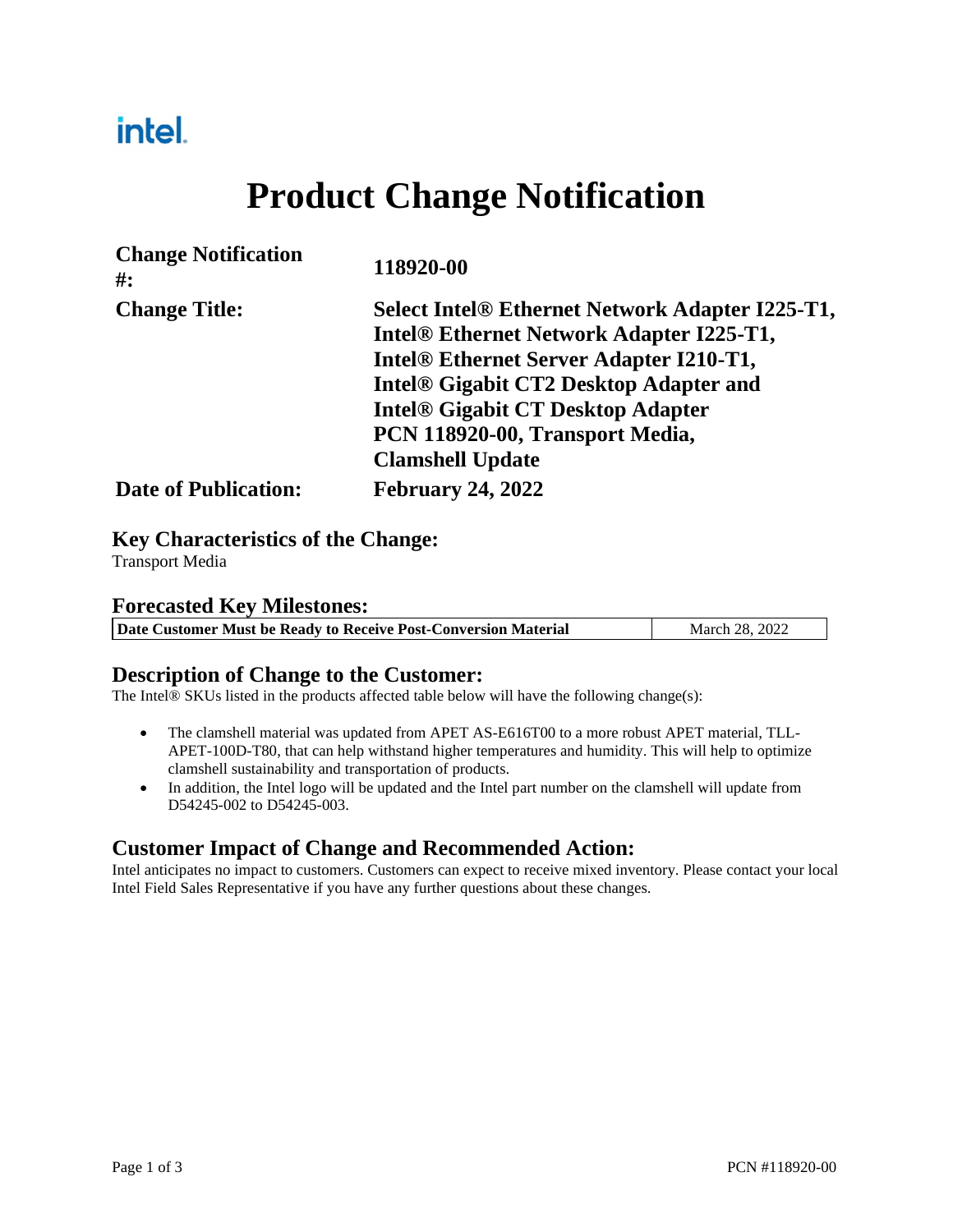### **Products Affected/Intel Ordering Codes:**

| <b>Marketing Name</b>                                | <b>Product Code</b> | MMH    |
|------------------------------------------------------|---------------------|--------|
| Intel® Gigabit CT Desktop Adapter, retail unit       | EXPI9301CT          | 893646 |
| Intel® Gigabit CT Desktop Adapter, bulk              | EXPI9301CTBLK       | 893647 |
| Intel® Gigabit CT2 Desktop Adapter, OEM Gen          | E1G31CTG1P20        | 908804 |
| Intel® Ethernet Server Adapter I210-T1, retail unit  | I210T1              | 921433 |
| Intel® Ethernet Server Adapter I210-T1, retail bulk  | I210T1BLK           | 921434 |
| Intel® Ethernet Server Adapter I210-T1, OEM Gen      | I210T1G1P20         | 921435 |
| Intel® Ethernet Network Adapter I225-T1, Retail Unit | I225T1              | 999PT5 |
| Intel® Ethernet Network Adapter I225-T1, Retail Bulk | I225T1BLK           | 999PT6 |
| Intel® Ethernet Network Adapter I225-T1, OEM Gen     | I225T1G1P20         | 999PT7 |

## **PCN Revision History:**

| <b>Date of Revision:</b> | <b>Revision Number:</b> | <b>Reason:</b>           |
|--------------------------|-------------------------|--------------------------|
| February 24, 2022        | 00                      | Originally Published PCN |